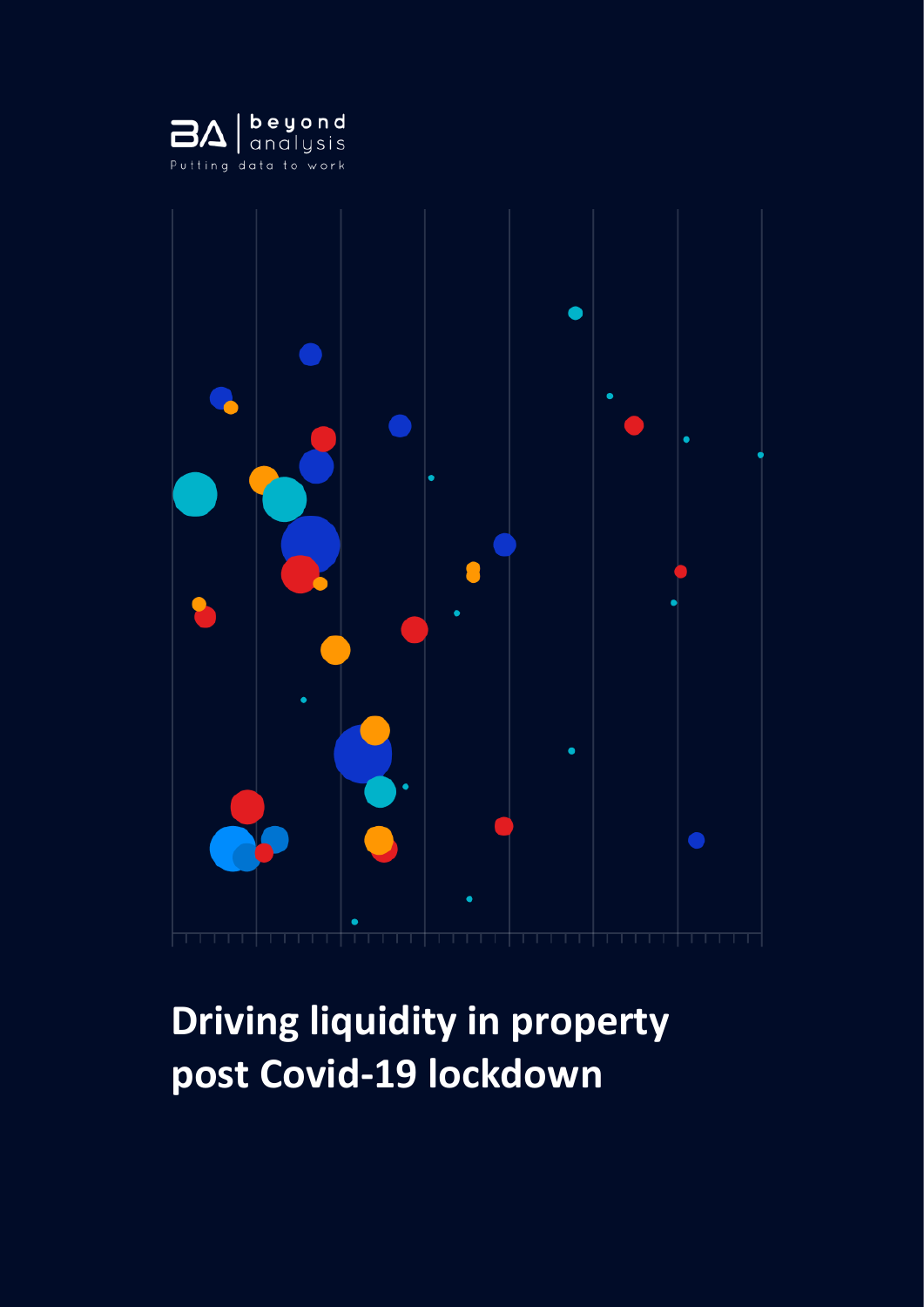

# **Driving liquidity in property post Covid-19 lockdown**

Pre the pandemic the housing market was looking up for the high street estate agents. Now more than ever requires a collaborative industry wide solution to speed up transactions and unblock chains.

Pre-pandemic exchanges, sales-agreed and new Instructions levels were experiencing double-digit growth in the top bracket properties.

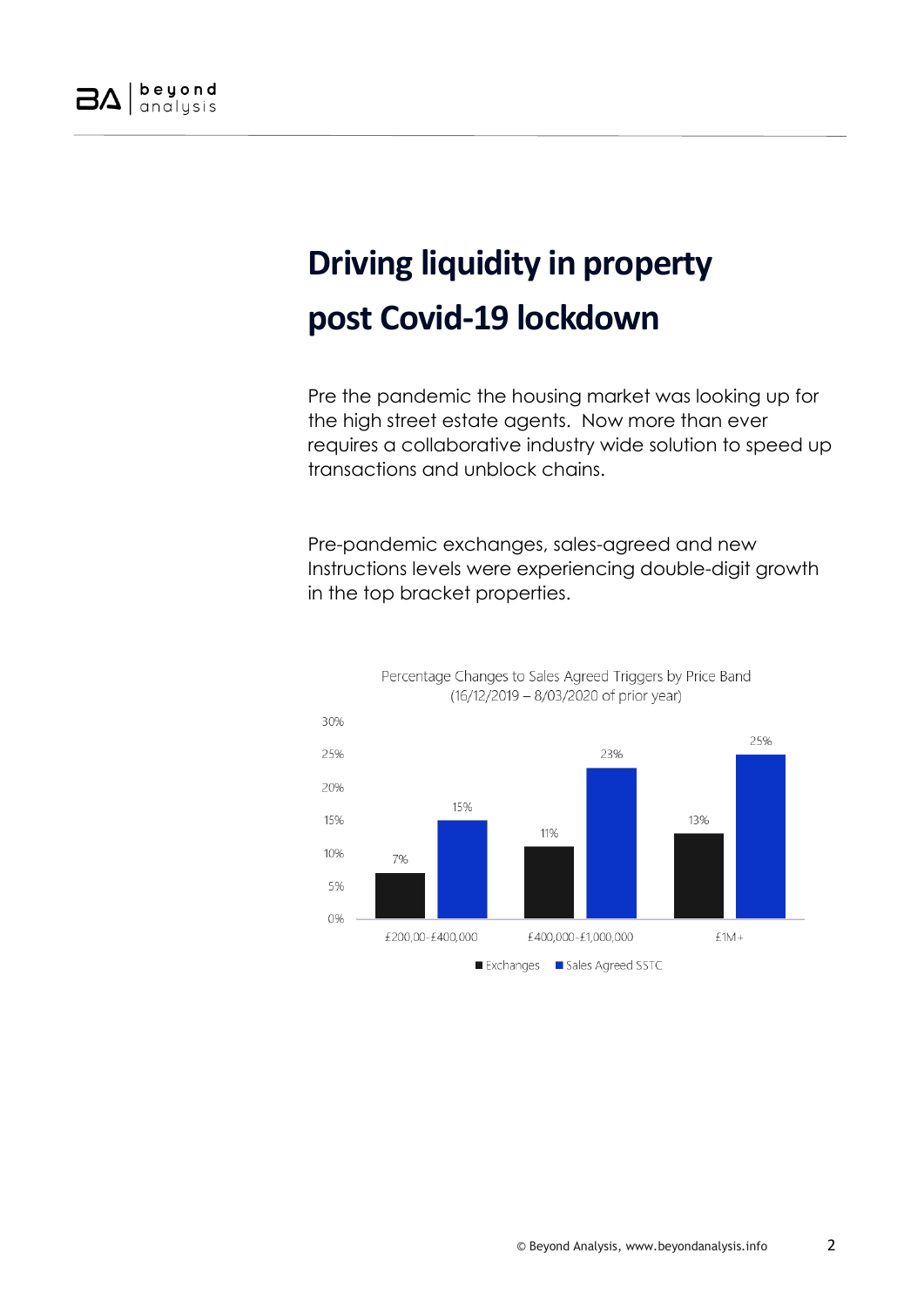In the £200,000 and above price brackets the share of these instructions was disproportionately higher for the traditional high street estate agents providing much needed optimism in a category that has already been heavily impacted by the uncertainty of Brexit.

However, when the government restrictions are lifted, the market will likely become even more congested than usual. Not only will the market need to contend with the usual challenges, but the resultant increased uncertainty and new delaying factors will start affecting the rate of completion such as the need for revisiting or renegotiating previous agreements and confirming mortgage offers still stand.

As such a major risk in getting the property market back onto a steady footing will be the higher likelihood of selling chains being held up even more than usual and therefore a stagnation of completed transactions. This is the last thing the category needs. More than ever homeowners need to see a rapid recovery of movement to bolster confidence to relist their own properties and search for new homes.

At Beyond Analysis we believe the solution lies in industry collaboration and the use of advanced AI techniques to unlock congestion and stimulate the recovery of the sector through sharing of data across the industry in a pooled safe harbour and using this to identify the areas of blockage and target collective solutions where it will have the greatest impact.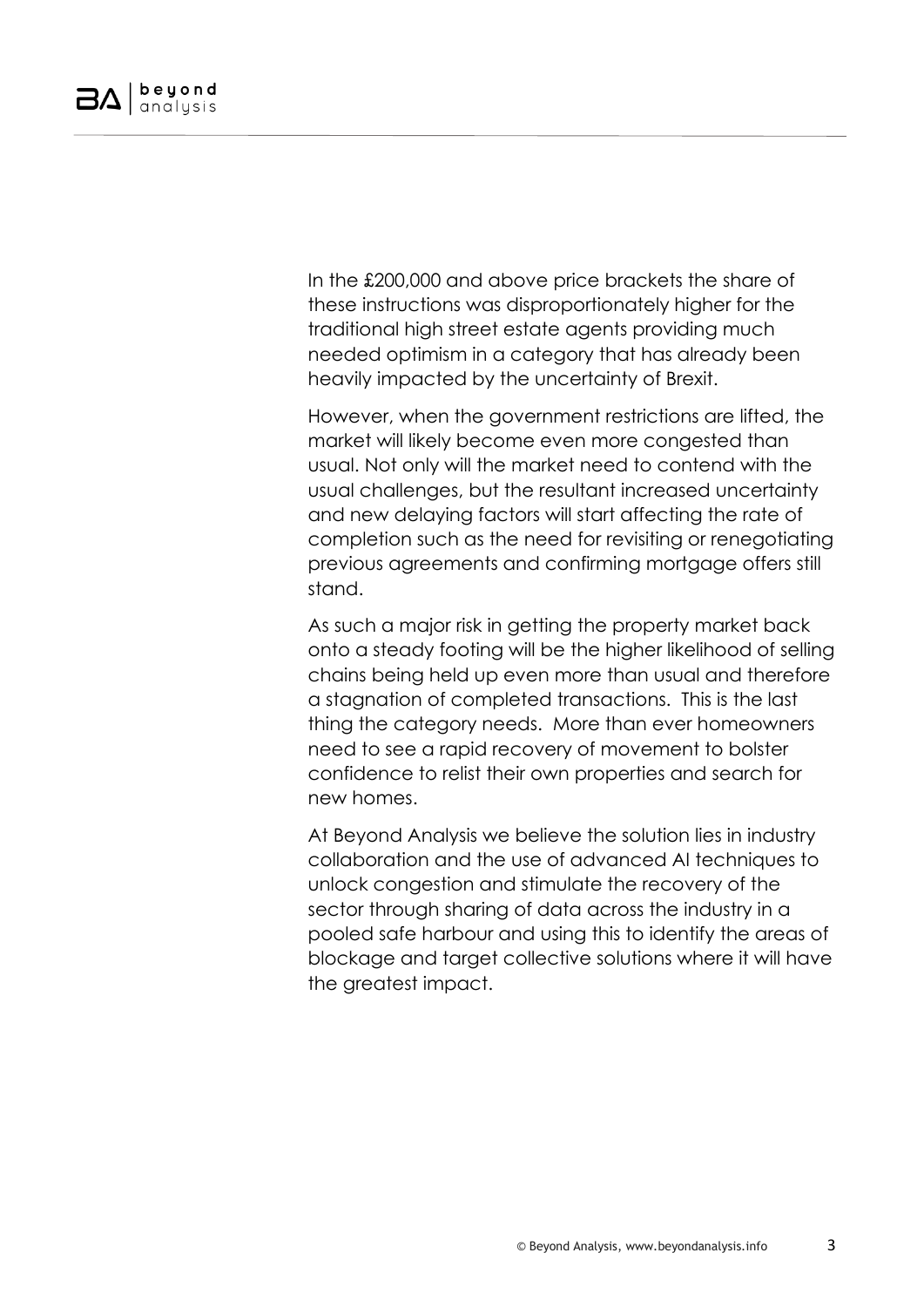

Our approach is to bring together a sufficient number of the category leaders to create a new level of impetus and collaboration that in previous times would have been seen to be too hard. Now however is the right time for new thinking and more radical approach to prior attempts at making the property market more liquid not just for the immediate survival of so many estate agent businesses, but for the long term improvement in the entire buying and selling experience for the customer.

customers for who they really are in normal times.

We see this as a three-phase initiative:

### **I.**

# **SHARED DATA ACROSS THE INDUSTRY (SAFE HARBOUR)**

Key Companies agree to share anonymised transaction data into a Safe Harbour governed by Independent Party Beyond Analysis to include: Property ID, Agent, Date/Value/Stage of Deal, Status of Finance/Legal.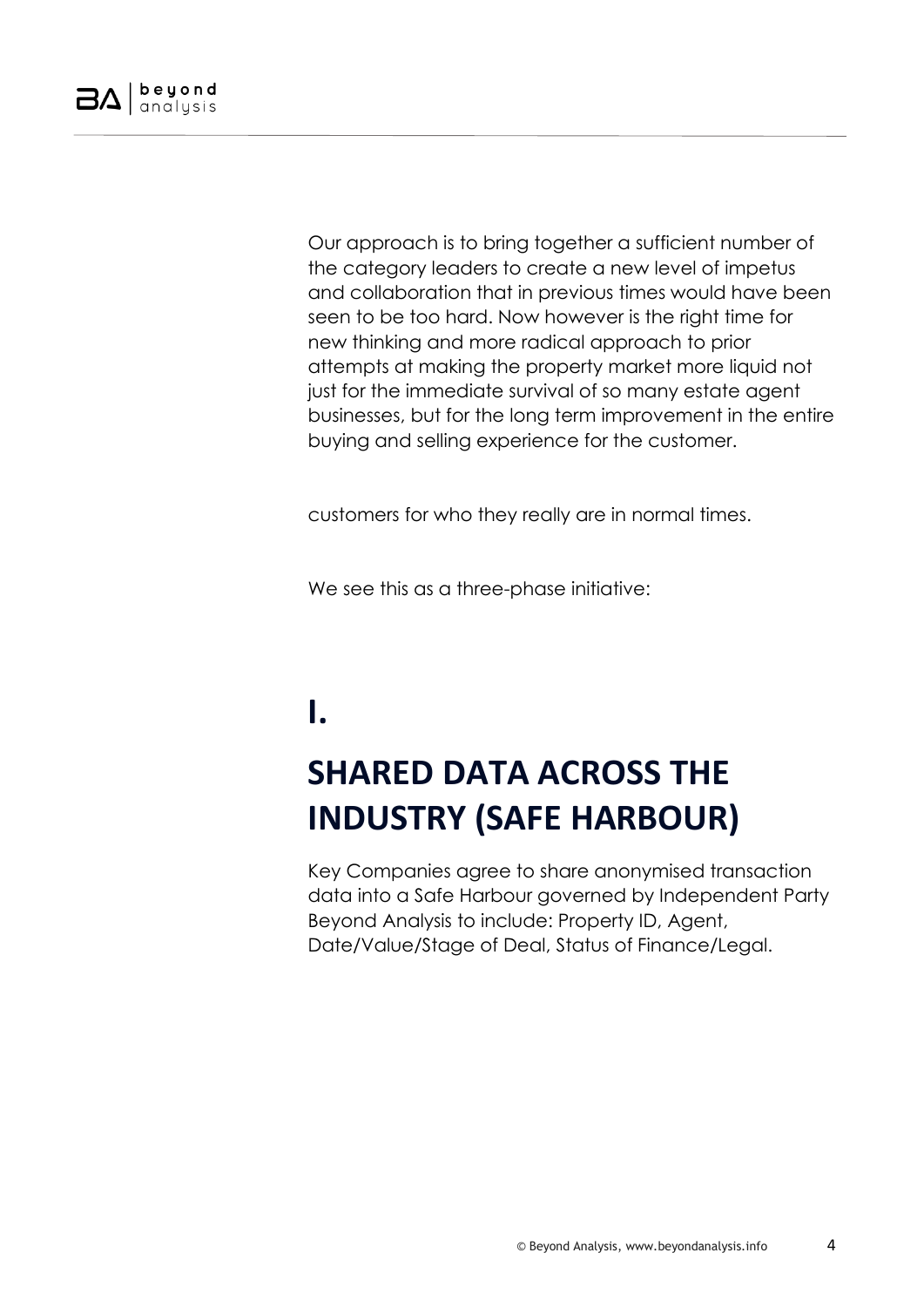

**II.**

## **MODELED OUTCOMES AND SCENARIOS ENABLE LIQUIDITY DECISIONS**

AI models deployed across the pooled industry data to drive the following:

- Modelled view of chains to identify all interconnections across the market.
- Estimated Timeline Scenarios for all property transactions in train to assess when, where and how blockages likely to occur
- Value and prioritisation of blockage calculated.
- Connections, blockages and impacted transaction value visualised into a dynamic solution that updates as transaction complete or change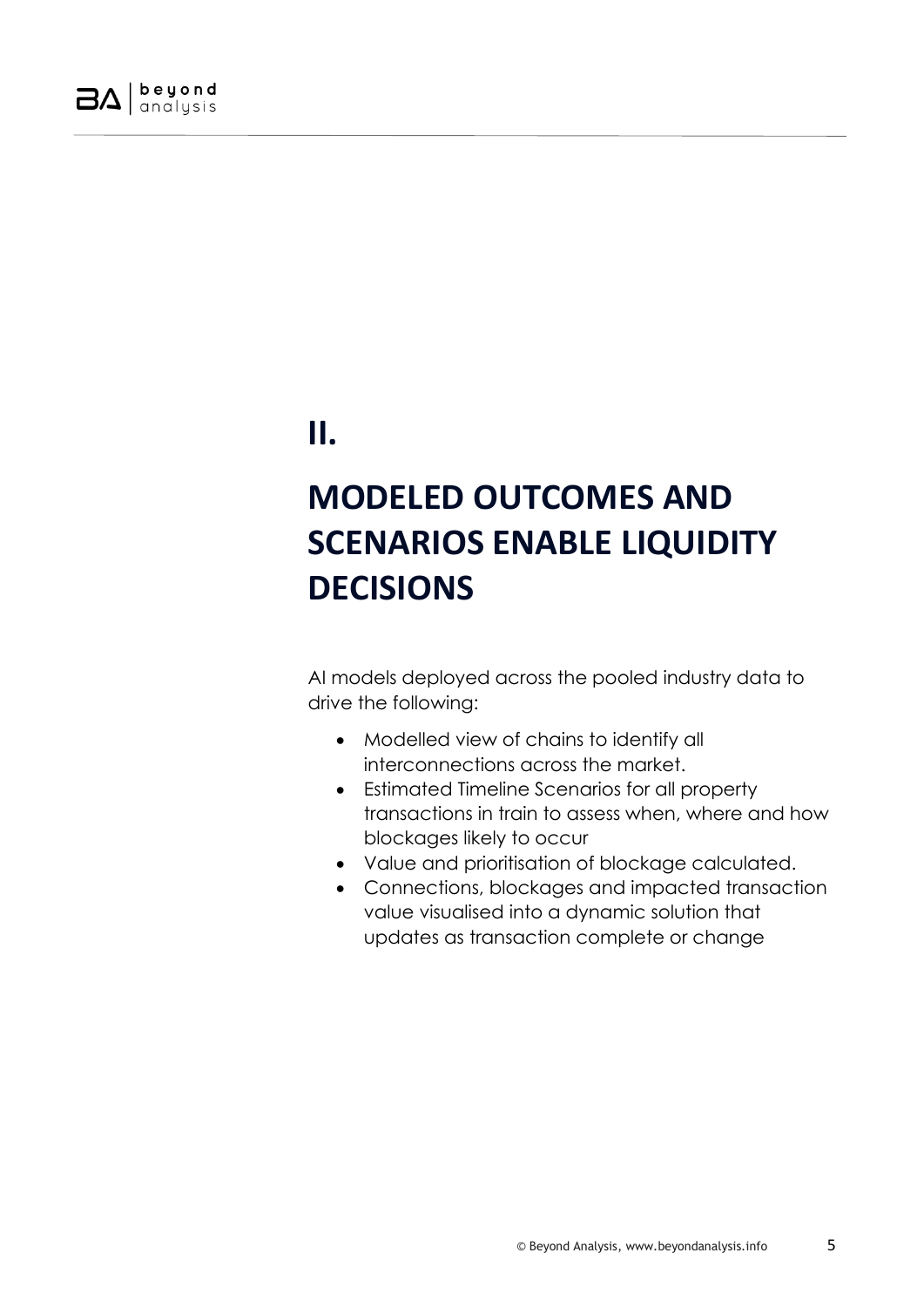

#### **III.**

## **ENABLE COLLECTIVE AND COLLABORATIVE ACTIONS**

Using the insights and scenarios created a collaborative task force across the industry can develop and coordinate a series of initiatives that deliver liquidity into the market:

- Coordinated focus on blockages optimise people operations on right deals.
- Financial solutions with justification mortgage guarantees, property purchases, rental offers – to clear high value blockages.
- Drive customer experience improvements and stimulate category confidence.